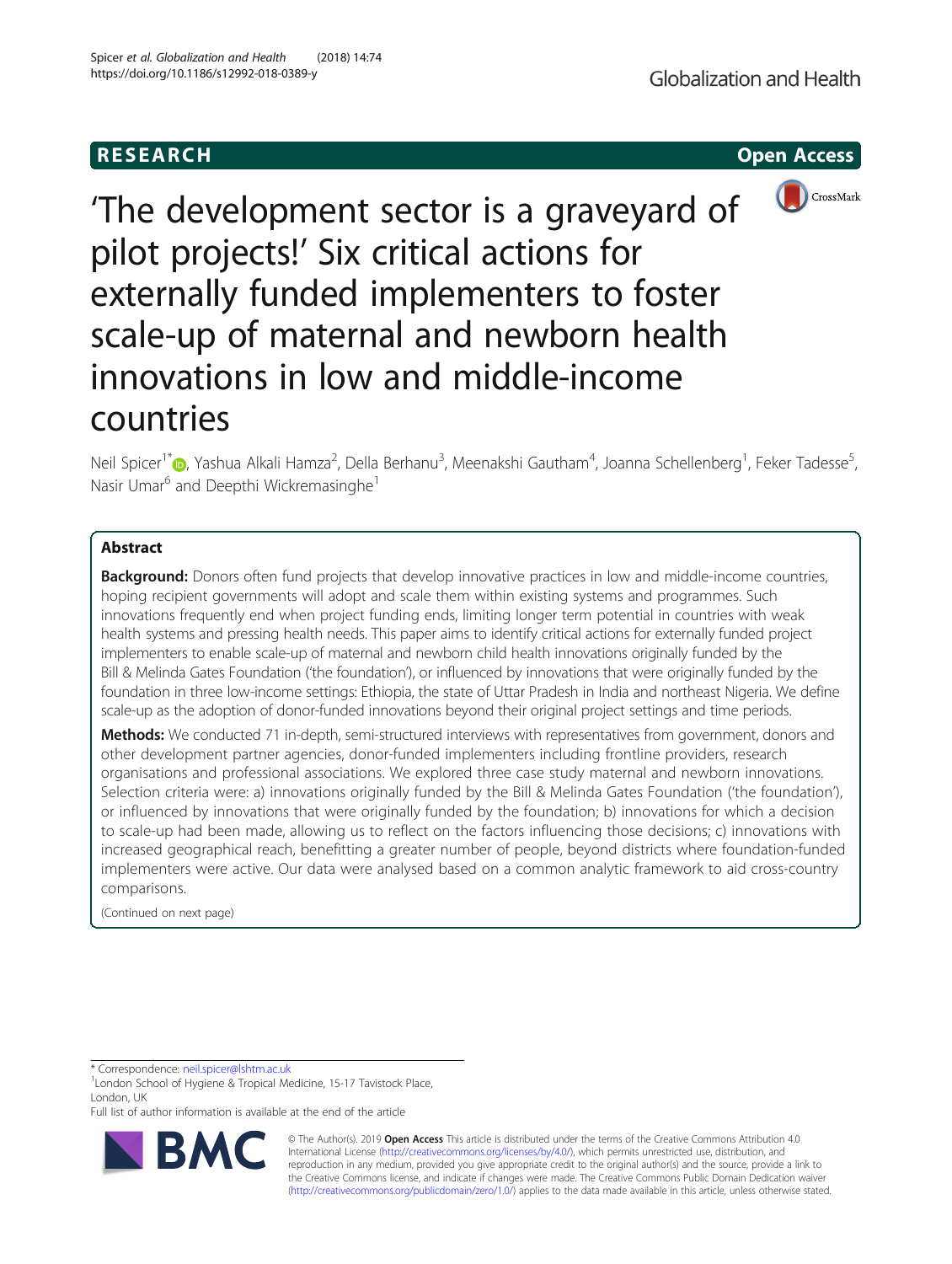# (Continued from previous page)

Results: Based on study respondents' accounts, we identified six critical steps that donor-funded implementers had taken to enable the adoption of maternal and newborn health innovations at scale: designing innovations for scale; generating evidence to influence and inform scale-up; harnessing the support of powerful individuals; being prepared for scale-up and responsive to change; ensuring continuity by being part of the transition to scale; and embracing the aid effectiveness principles of country ownership, alignment and harmonisation.

**Conclusions:** Six critical actions identified in this study were associated with adopting and scaling maternal and newborn health innovations. However, scale-up is unpredictable and depends on factors outside implementers' control.

Keywords: Northeast Nigeria, Ethiopia, Uttar Pradesh, India, Scale-up, Maternal and newborn health, Innovations

# Background

The development sector is dominated by donor-funded health projects and programmes implemented by nongovernmental organisations that aim to develop innovative practices. It is hoped that these will be adopted by low and middle-income governments and scaled within existing health systems and programmes. Indeed, scale-up of donor funded projects is an important aim: it allows the geographical reach to be expanded to benefit a larger number of people, as well as having longer term benefits beyond time limited project periods. However, as the quote in our title captures, such innovations commonly end when project funding stops, thereby limiting any longer term and larger scale health impacts in countries with weak health systems and pressing health needs [[17,](#page-12-0) [20,](#page-12-0) [23,](#page-12-0) [25,](#page-12-0) [28,](#page-12-0) [30\]](#page-12-0). This paper's aim is to identify the critical actions for externally funded project implementers to enable scale-up, focussing on maternal and newborn child health innovations in three low-income settings.

The factors influencing whether innovative technologies and practices are adopted and scaled-up are widely reported in the literature. These include the attributes of the innovation itself, such as its simplicity, appropriateness for users and beneficiary communities, and whether it is adaptable across different contexts. Potential adopters' attitudes, needs, knowledge and skills affect their ability and willingness to accept innovations, and policy champions and community opinion leaders often influence the adoption of innovations by government, health workers and beneficiaries [\[3,](#page-11-0) [4,](#page-11-0) [10](#page-11-0), [12](#page-11-0), [14,](#page-11-0) [23](#page-12-0)–[25,](#page-12-0) [27](#page-12-0)–[30](#page-12-0)]. Aspects of the contextual environments in countries where innovations are introduced also have a bearing on whether scale-up is possible or likely, including economic resources and their distribution, policy leadership and priorities, political ideologies and systems of governance, macroeconomic policies, issues of conflict and security and the absorptive capacity of health systems. Other factors include socioeconomic and cultural contexts such as religious institutions and ideas, hierarchical gender relations, and prevailing health beliefs and practices [\[1](#page-11-0), [3](#page-11-0), [14](#page-11-0),

[15](#page-12-0), [22,](#page-12-0) [24](#page-12-0)]. Some studies identify actions that enable scale-up to happen including: implementers creating a scale-up plan and designing innovations that are scalable within the receiving environment; invoking the support of policy champions and opinion leaders; generating and effectively communicating evidence; effectively advocating government, while ensuring government's close engagement in the design and development of an innovation; and increasing the capacity of the receiving organisation to implement at scale  $[4, 7, 25, 27]$  $[4, 7, 25, 27]$  $[4, 7, 25, 27]$  $[4, 7, 25, 27]$  $[4, 7, 25, 27]$  $[4, 7, 25, 27]$  $[4, 7, 25, 27]$  $[4, 7, 25, 27]$ .

While there is an extensive literature on scale-up, few studies use empirical evidence on the scale-up of innovative practices and technologies in low and middle-income countries. While some studies highlight actions that enable scale-up, the most important actions are not always identified. To address this gap, we conducted a qualitative study focusing on three Bill & Melinda Gates Foundation-funded and scaled maternal and newborn health innovations as in-depth case studies.

We defined maternal and newborn health innovations as donor-funded interventions aiming to improve the survival of mothers and babies that are new to the contexts that they are introduced and hence innovative, and that strengthen existing health systems through improving healthcare accessibility or the performance of health workers, and target poor, rural populations. We defined scale-up as: the adoption and implementation of donor-funded maternal and newborn health innovations, thereby increasing their geographical reach to benefit a greater number of people beyond donor-funded implementers' project districts or in the longer term beyond donor-funded project periods.

The study was conducted in settings with some of the world's highest burdens of maternal and neonatal mortality: Ethiopia, northeast Nigeria, and the state of Uttar Pradesh in India. Table [1](#page-2-0) provides basic maternal and newborn health indicators for each setting. One scaled innovation was selected from each setting for in-depth study. This enabled us to address the aim of this paper: to identify the critical actions adopted by donor-funded implementers that enabled their maternal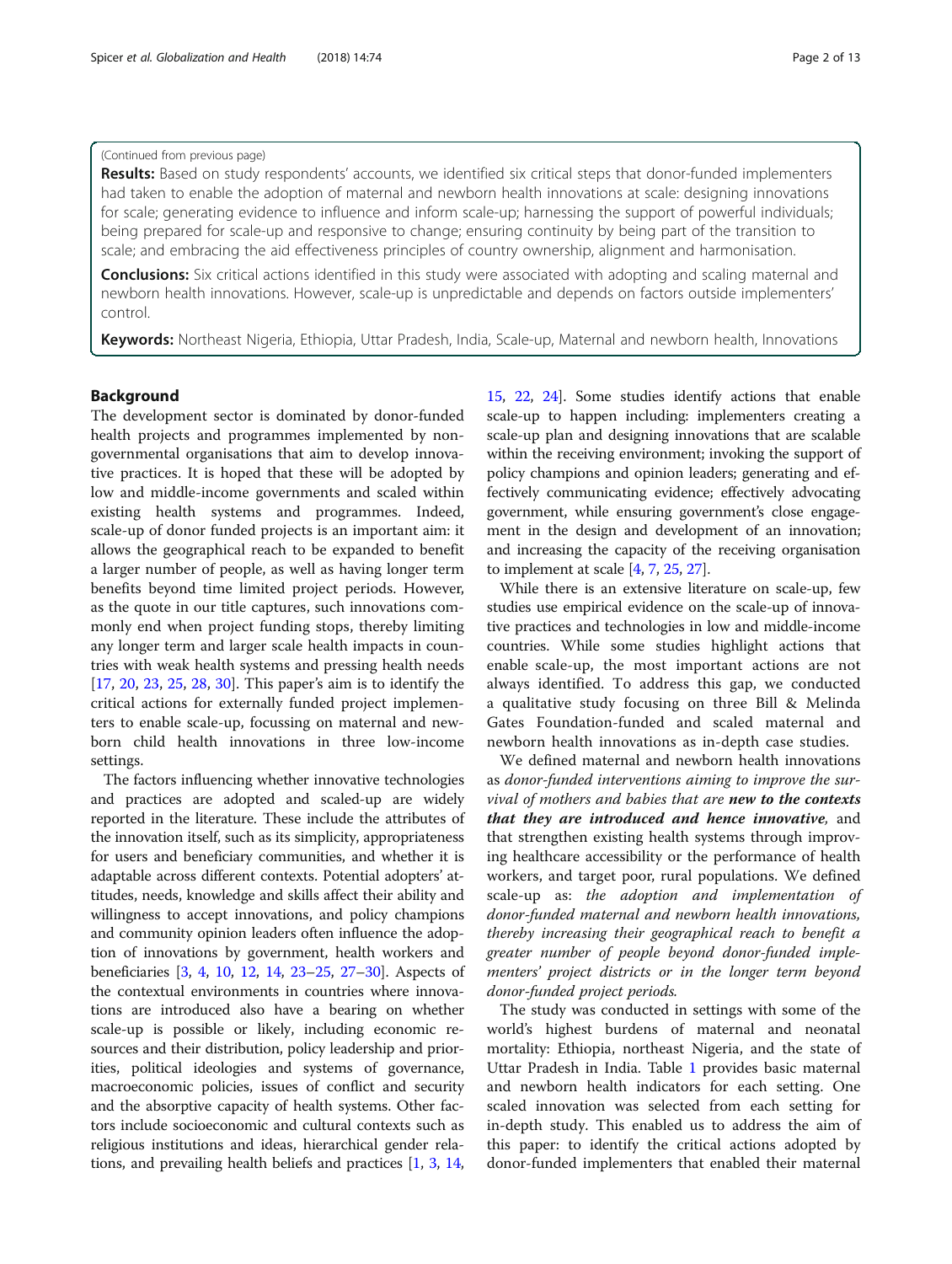| Setting       | Maternal mortality rate<br>per 100,000 live births | Neonatal mortality rate<br>per 1000 live births | Year |
|---------------|----------------------------------------------------|-------------------------------------------------|------|
| Ethiopia      | 420                                                | 28                                              | 2015 |
| Nigeria       | 560.                                               | 34                                              | 2015 |
| Uttar Pradesh | 440                                                | 45                                              | 2011 |

<span id="page-2-0"></span>Table 1 Maternal and newborn health indicators in Ethiopia, Nigeria and Uttar Pradesh

Sources: [[8](#page-11-0)]; [[9](#page-11-0)]; [[26](#page-12-0)]

and newborn health innovations to be scaled by host country governments. Despite the focus on maternal and newborn health innovations, the list of critical actions may be of value to implementers, donors and other stakeholders in planning and developing health innovations more generally in low- and middle-income countries.

# **Methods**

### Case studies

We adopted a case study approach [\[31](#page-12-0)]. Our case studies were Bill & Melinda Gates Foundation-funded maternal and newborn health innovations that had been scaled-up. Selection criteria were: a) they were originally funded by the Bill & Melinda Gates Foundation ('the foundation'), or influenced by innovations that were originally funded by the foundation; b) the decision had been made to scale up, allowing reflection on the factors influencing those decisions; c) their geographical reach was increased to benefit a greater number of people beyond districts where foundation-funded implementers were active. Based on these criteria we selected three case studies from among all maternal and newborn health innovations funded at the time by the foundation in the study settings. We further distinguished between: a) 'government-led scale-up', meaning country and state governments deciding on, adopting, funding and leading on the implementation of maternal and newborn health innovations at scale while benefiting from support and learning from donor-funded pilot innovations; and b) 'donor-led scale-up' meaning other donors deciding on, adopting and funding donor-funded innovations at scale. Our three case studies were:

### Government-led scale-up

# Sepsis case management in Ethiopia

An innovation allowing community health workers (Health Extension Workers - HEWs) to administer antibiotics to newborn babies with bacterial infections where referral to health facilities was not possible, in 19 districts, implemented by Save the Children USA with foundation funding. The intended outcome was to expand access to effective newborn sepsis case management. The innovation was scaled as one of nine components of the government-led flagship programme

Community Based Newborn Care, in 92 districts over a first phase and implemented by a consortium of international nongovernmental organisations. The Ethiopian Ministry of Health financed the programme with contributions from multiple external donors.

# mSehat in Uttar Pradesh, India

An innovation that involved supplying smart phones with an application (app) for community health workers (Accredited Social Health Activists - ASHAs and Auxiliary Nurse Midwives) with features to facilitate health communication, workflow checklists and a patient registration system as part of a wider maternal and newborn health data platform. The outcomes of the innovation were expected to include more effective interactions between ASHAs and communities. The innovation was implemented between 2015 and 2017 by a private provider as part of a public private partnership in five of the 75 districts in Uttar Pradesh, with three years of funding from a state government agency. It was influenced by multiple small-scale (typically in one district) 'proof of concept' mobile phone-related innovations in the states of Uttar Pradesh and Bihar, funded by external donors including the foundation. The innovation, implemented as it was in five districts, was considered by the Government of Uttar Pradesh to be an 'expanded pilot' for potential scale-up across the state.

### Donor-led scale-up

### Emergency Transport Scheme (ETS) in Northeast Nigeria

An innovation to incentivise taxi drivers to transport women to health facilities for childbirth implemented across Gombe State by Society for Family Health, a Nigerian nongovernmental organisation, and Transaid, a UK-based nongovernmental organisation, with foundation funding. The outcomes of the innovation were expected to be improved accessibility to health facilities among pregnant women. The innovation was scaled with some modifications across the neighbouring Adamawa State with three years of funding from the UK-based charity Comic Relief, implemented by Transaid, with support from Society for Family Health.

### Research questions

The study focused on identifying the critical actions that implementers had adopted to catalyse scale-up of these three case study maternal and newborn health innovations. Based on the scale-up literature (including [[4,](#page-11-0) [7](#page-11-0), [24](#page-12-0), [25,](#page-12-0) [27\]](#page-12-0)) we explored the following themes:

• How the case study innovations were designed to be scalable;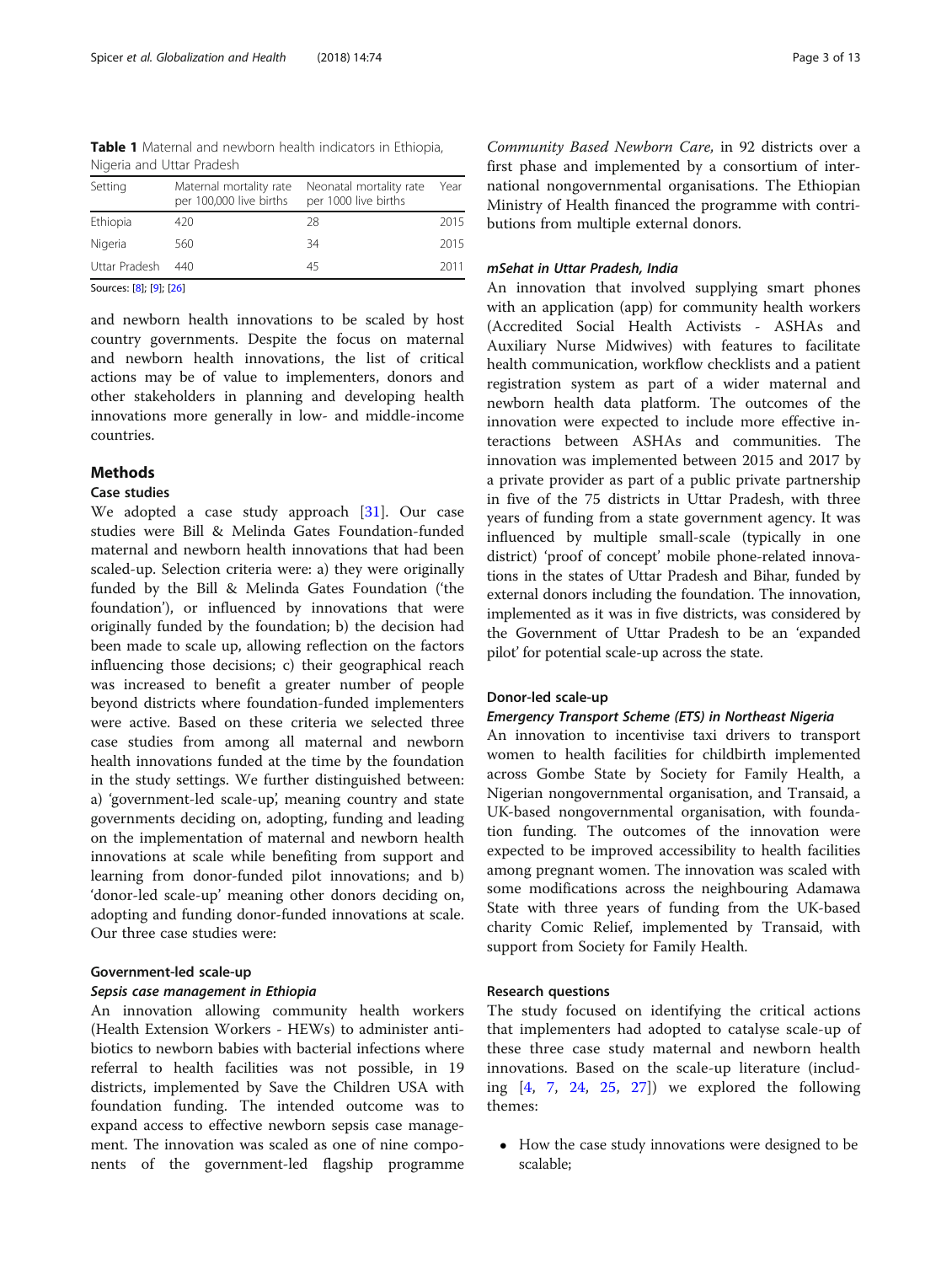- Implementers' actions to influence decisions to scale those innovations, including whether and how evidence was used to influence scale-up and the role of key actors in shaping the decision;
- Ways implementers contributed to and supported the implementation of the scaled innovations;
- Contextual factors influencing scale-up relating to policy decision making and implementation at scale.

# Data collection and analysis

A common topic guide was drafted to allow for direct comparison across the three case studies and settings. Researchers from Ethiopia, Nigeria, India and the UK reviewed the guide and made adaptations to reflect different country contexts. It was then used as the basis of semi-structured interviews with stakeholders in the field of maternal and newborn health, who were purposively selected for having detailed knowledge of the scale-up of the case study innovations. We selected semi-structured interviewing as our method of data collection since this approach is appropriate for capturing experiences, perspectives, practices and processes [[6\]](#page-11-0). A total of 72 interviews were conducted across the three settings between March 2014 and December 2015. Our respondents represented different constituencies: national and sub-national government, development partners including donors and UN agencies, civil society and private sector implementers of the case study innovations, stakeholders from professional associations and research organisations, as well as frontline implementers delivering the innovations – namely HEWs, ASHAs and taxi drivers (Table 2). This selection of allowed us to capture a balance of views from the different constituencies. The respondents included: managers and directors, technical advisors, programme officers, and evaluation officers and researchers. The interviews were conducted by researchers with substantial experience of qualitative methods. A deductive and inductive approach was taken; we both examined a priori themes and were attentive to and explored emerging themes in our interviews. Our interviewing was consistent with widely accepted approaches to maintaining validity in qualitative methods, including posing open questions rather than leading questions, posing broader questions before more specific

Table 2 Interviews by type of organisation

| Type of organisation                                                       | Number of<br><i>interviews</i> |
|----------------------------------------------------------------------------|--------------------------------|
| Implementer organisations                                                  | 40                             |
| Government                                                                 | 14                             |
| Development partners including donors and multilateral<br>organisations    | 11                             |
| Researchers, technical experts and members of<br>professional associations |                                |

To preserve confidentiality, interviews took place in private spaces, and all respondents gave informed consent before each interview. We used digital sound recorders for data capture where respondents agreed. The data were analysed based on the framework approach [[18](#page-12-0)]. Interviewers wrote up expanded field notes shortly after each interview, based on sound recordings and comprising detailed notes and direct quotes organised under analytic headings. These represented both a priori and emerging themes, as suggested by [\[13](#page-11-0)]. Hence, by simultaneously capturing and analysing data under thematic headings, we could identify emerging interpretations and themes for exploration in subsequent interviews. We then created a common analytic framework enabling us to identify and compare common themes across the three settings, as well as those that were specific to individual case studies and contexts [[11\]](#page-11-0). Based on the analytic framework NS and DW coded the expanded field notes. NS drafted the paper, which was critically reviewed by all authors.

We adopted several methods to enhance the validity of our findings [[19](#page-12-0)]. We triangulated our data; stakeholders were interviewed from multiple organisations and we cross-verified their accounts enabling us to form a balanced interpretation of the issues being explored. An investigator triangulation approach was taken where we compared and agreed different researchers' analyses; hence the findings presented in this paper are the interpretation of multiple researchers. We also conducted member checks by presenting and discussing emerging findings with stakeholders in Addis Ababa, Lucknow, London, Seattle and Vancouver. There was substantial consistency between different stakeholder groups on the issues we explored. Our results reflect the views from the different stakeholder groups we interviewed: we present common views across the full range of respondents rather than a select few.

# Results

Our respondents spoke about the importance of scaling donor-financed innovations to maximise longer term value from what were substantial donor investments, but accepted that innovations were commonly not scaled beyond their original project periods. Speaking about Nigeria, a development partner lamented: 'If a project dies after funding, for me it is not a successful project…'; while in India a government official exclaimed: 'The development sector is a graveyard of pilot projects!' An enduring problem reported by our respondents was that short project periods of three to four years limited what could be achieved, which could be wasteful and created uncertainty for both implementers and governments.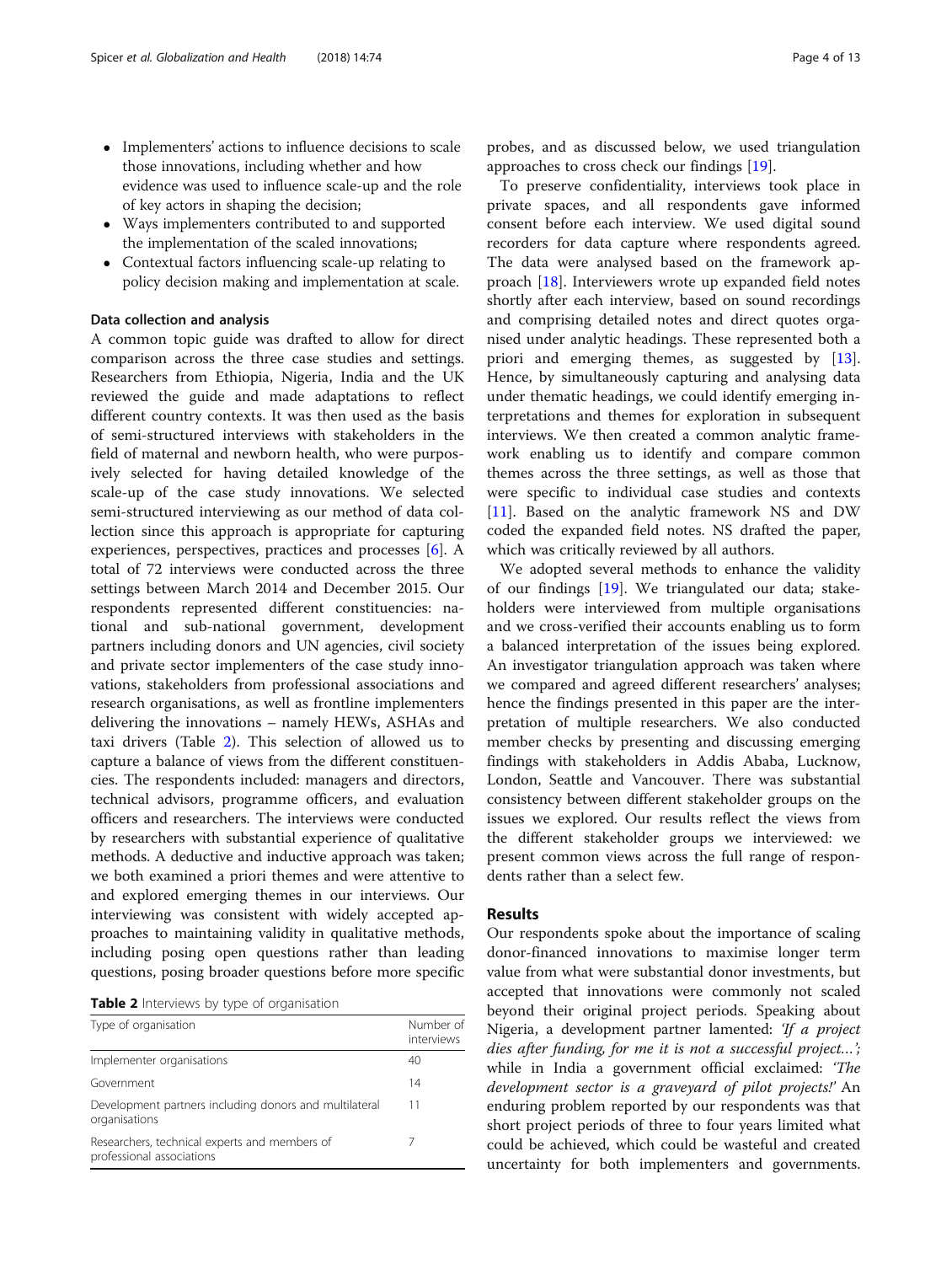One government respondent in India captured this point: '…any donor funds should be at least six or seven years...because when you fund a four-year project…one year goes on recruitment and then the last six months is winding up...'. Nevertheless, as our three case studies show, scale-up of innovations that are part of short-term projects is possible. Based on our qualitative data we identified six critical actions adopted by implementers that were vital to the scale-up of one or more of our three case study innovations. These were:

- 1. Designing innovations for scale;
- 2. Generating evidence to influence and inform scale-up;
- 3. Harnessing the power of individuals;
- 4. Being prepared and responsive;
- 5. Ensuring continuity;
- 6. Embracing the principles of aid effectiveness.

The following sections explore each of these critical actions in turn.

# Designing innovations for scale

The first critical action reported by our respondents was that scale-up had been integral to the design of our case study innovations: '...if you plan scale-up when your pilot's over there are many things you can't go back and correct…' a government respondent from India explained. Some stakeholders pointed out that despite this happening, it was challenging to develop innovations that were scalable; indeed, their experimental nature carried the inherent risk that they would not be effective. Hence, despite putting substantial energy into the process of designing, testing and adapting innovations for scale, externally funded innovations commonly fail. A development partner reflected: 'If you are lucky, that process will generate some… innovations that can be moved to scale...designing and testing and adapting only spits out a sample of innovations that are truly scalable if you are lucky...'. There were several common attributes of the case study innovations that respondents described as important to their scalability – these are listed as follows.

# Perceived as effective

Our respondents reported that it was vital that the case innovations had been perceived as effective. In Ethiopia, randomised control trial evidence suggested that the sepsis case management innovation had impacted on health outcomes, that justified its scale-up: 'It was taken because it produced results...,' said an implementer. In Uttar Pradesh, government and civil society respondents noted that while evidence of quantitative impacts on health outcomes was not generated, our respondents reported that mSehat had demonstrably helped frontline workers to fulfil their roles more effectively. Impact data were also not available in Nigeria, however: 'Because the project has such a widespread history…it was kind of like easy... to demonstrate effectiveness and impact, an implementer suggested.

# Required modest resource inputs

Respondents explained that the innovations required financial resources that the government could afford and modest human resource inputs; this was essential for governments, with finite budgets and many competing priorities, to consider them for scale. Modest financial costs were important for ETS in Nigeria, where respondents were clear that paying drivers would not work: '...the programme is fairly sustainable…because drivers are giving up their time voluntarily'. mSehat was based on a low-specification, relatively low-cost handset and ASHA training was short; an implementer observed: '… it's feasible to train them on this and it doesn't take an entire lifetime to learn...'. Similarly, sepsis case management in Ethiopia was based on a short training period, which respondents explained was a very important aspect of its scalability. However, it had been difficult for implementers to balance committing substantial effort and resources to ensure the success of their innovations, with creating innovations that were not resource-intensive, and therefore scalable with limited government budgets. A government official in Uttar Pradesh summarised: '…at limited scale you can do anything – but we deliberately avoided doing such things that'll not be possible to scale-up...'.

### Acceptable to and incentivised frontline workers

Respondents pointed to the ways the innovations were considered acceptable to frontline workers and thereby incentivised their adoption. In Uttar Pradesh, mSehat's user interface was designed to be easily understood by ASHAs, as one implementer explained: '…even those that have minimum qualifications will face no problem in adequately using the application once they get used to it through our training programmes'. ASHAs would also receive material incentives; entering data electronically meant faster performance-based payments than the former paper-based system, and the innovation reduced their workloads: their tasks such as counselling could be performed more quickly and meant they no longer carried heavy logbooks and other materials. Similarly, in Nigeria, the innovation incentivised taxi drivers involved in the scheme by allowing them to park their vehicles at the front of passenger loading queues, although it was accepted that this had been less effective in remoter areas with few taxis. In the three settings, goodwill and satisfaction incentivised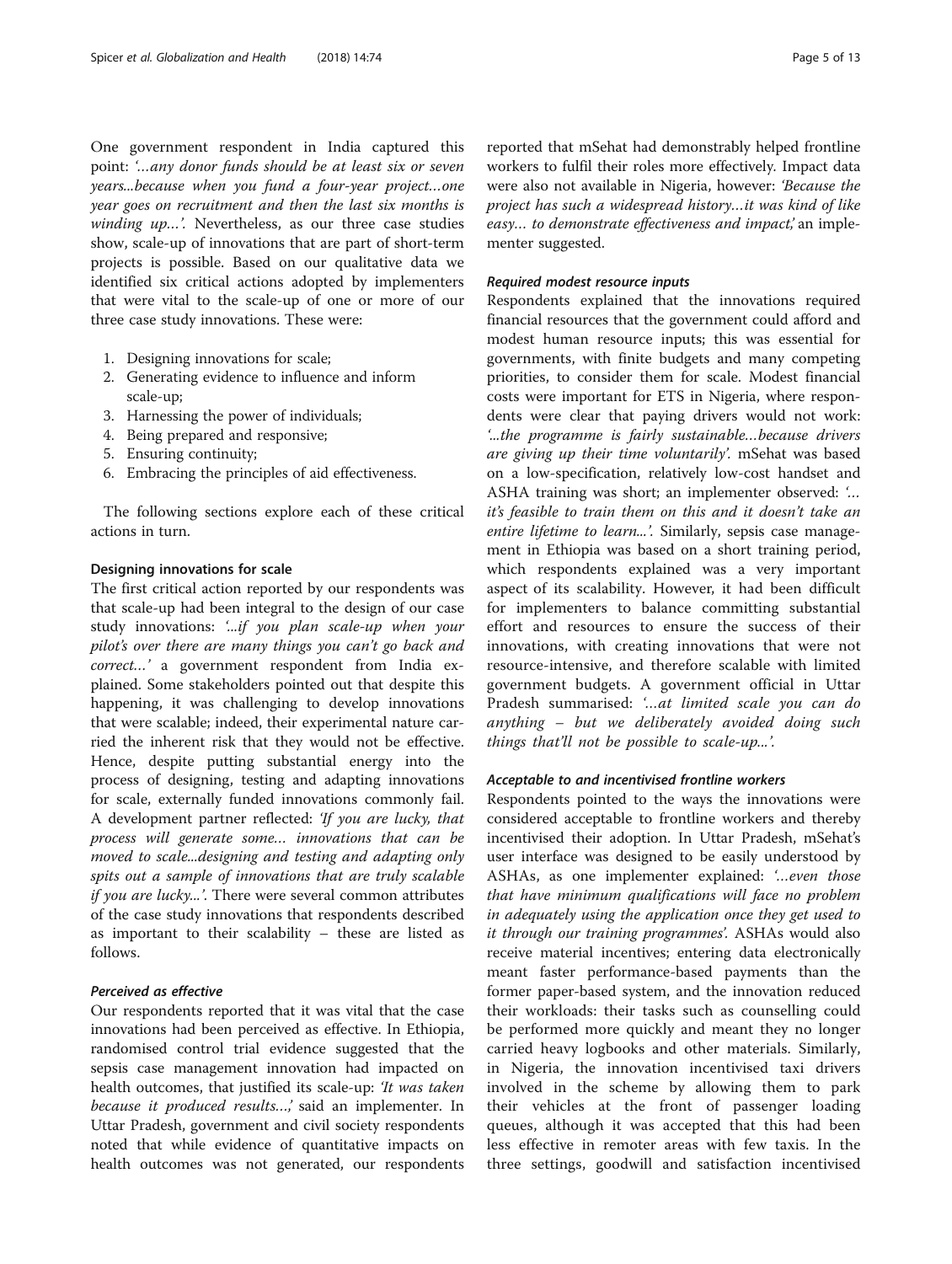frontline workers. Our respondents explained that in Ethiopia HEWs gained satisfaction by saving babies lives, which increased their acceptance and credibility within the community. Likewise, the innovation gave ASHAs in Uttar Pradesh more confidence to work among communities, and in northeast Nigeria branded tee shirts, caps and car stickers engendered feelings of pride and commitment. 'We believe that God Almighty is going to reward all of us; that's why many of us will not even collect money,' said a driver. The ETS scheme had improved drivers' standing among communities; a driver revealed: '…people see us as useless, good-for-nothing rascals…this programme's an opportunity for us to change that image...'. The smart phone innovation in Uttar Pradesh was also described as aspirational, and as having novelty value: an implementer said: '…of course the novelty factor. Hey! We are doing something new and get a smartphone…'.

### Acceptable to communities

The innovations met communities' needs, were culturally acceptable and aligned with local cultural and traditional practices. Capturing this point, an implementer in Ethiopia remarked: 'The community has to accept it and say, "this is actually something that can solve my problems"', while in Nigeria a professional association representative said: 'If the community does not accept you then there is no way you will be able to scale-up'. Ascertaining innovation acceptability depended on conducting formative research with community leaders, and the innovations were designed accordingly; for example, our respondents reported that the use of locally relevant visual and audio material for the mobile phone app in Uttar Pradesh was very important to its acceptance by communities.

### Adaptable across diverse geographical contexts

The innovations were described by our respondents as being adaptable across diverse sociocultural contexts and to variations in the strength of the health system between different areas; an implementer summed up: 'We keep saying it's not one size fits all – in a country like Ethiopia we have to have different approaches and strategies in different areas'. Nevertheless, many features of the three innovations were also standardised, which made them cost effective at scale: 'There might be some innovative variations…but in terms of...training, supervision, it's all quite standardised', clarified a development partner in Ethiopia. Similarly, in Nigeria, while there was flexibility to adapt to diverse geographical settings, '…the principles of the scheme have to remain the same...', one implementer explained.

# Generating evidence to influence and inform scale-up

A second critical action relates to evidence. In the three settings, our respondents reported that quantitative survey data establishing an innovation's impacts on health outcomes, while important, had not been a critical part of decisions to scale innovations. Instead, first-hand, experiential evidence fostered emotional buy-in from government and other decision makers and influenced decisions to scale innovations. In addition, qualitative evidence documenting implementation processes, together with syntheses of secondary data, showed which innovations were feasible in practice and offered lessons about how they could be implemented at scale.

In Ethiopia, quantitative evidence of impacts on health outcomes generated by the implementer and periodically shared with the government had been necessary. However, this evidence had helped justify, rather than trigger, the decision, which was made before the end-line quantitative survey results were released. A development partner explained: 'The policy breakthrough is never the data, the findings themselves...it's the trust, the relevance, it's being at the table, being able to show you support implementation...'. Indeed, first-hand evidence in the form of project visits was considered very influential: 'We took [government decision makers] out, we showed them…that was very convincing to them...; said an implementer in Ethiopia. Evidence of impacts did not influence the funder's decision to scale ETS in Nigeria. Indeed, it had been difficult to collect such evidence because drivers were often unwilling to keep activity records, and some were illiterate. An implementer explained: 'The driver's responsibility is to get the woman to the health facility and often they go beyond the call of duty…when it comes to us pestering them for data sometimes they don't see it as a priority'. Instead, the project's plausibility compensated for the lack of data; a researcher said: '…who can resist saving mothers and babies' lives? It's a fantastically plausible project…'. Similarly, in Uttar Pradesh, evidence of health impacts did not influence the decision to finance mSehat. Instead, it was inspired by the fact that externally funded implementers had demonstrated that mobile phone-based innovations were implementable in India. An implementer reflected: 'My experience in [Uttar Pradesh] has been more than the data, more than the impact [it's about]…what's happening in the field...they want to have a taste of it...'

Respondents in the three settings reported that implementers had collected qualitative evidence documenting implementation experiences and challenges, and that this evidence had been important in helping to scale the innovations effectively. In Ethiopia, such evidence showed the best ways to train HEWs to identify danger signs and administer antibiotics to sick babies, demonstrated that they could correctly refer more complex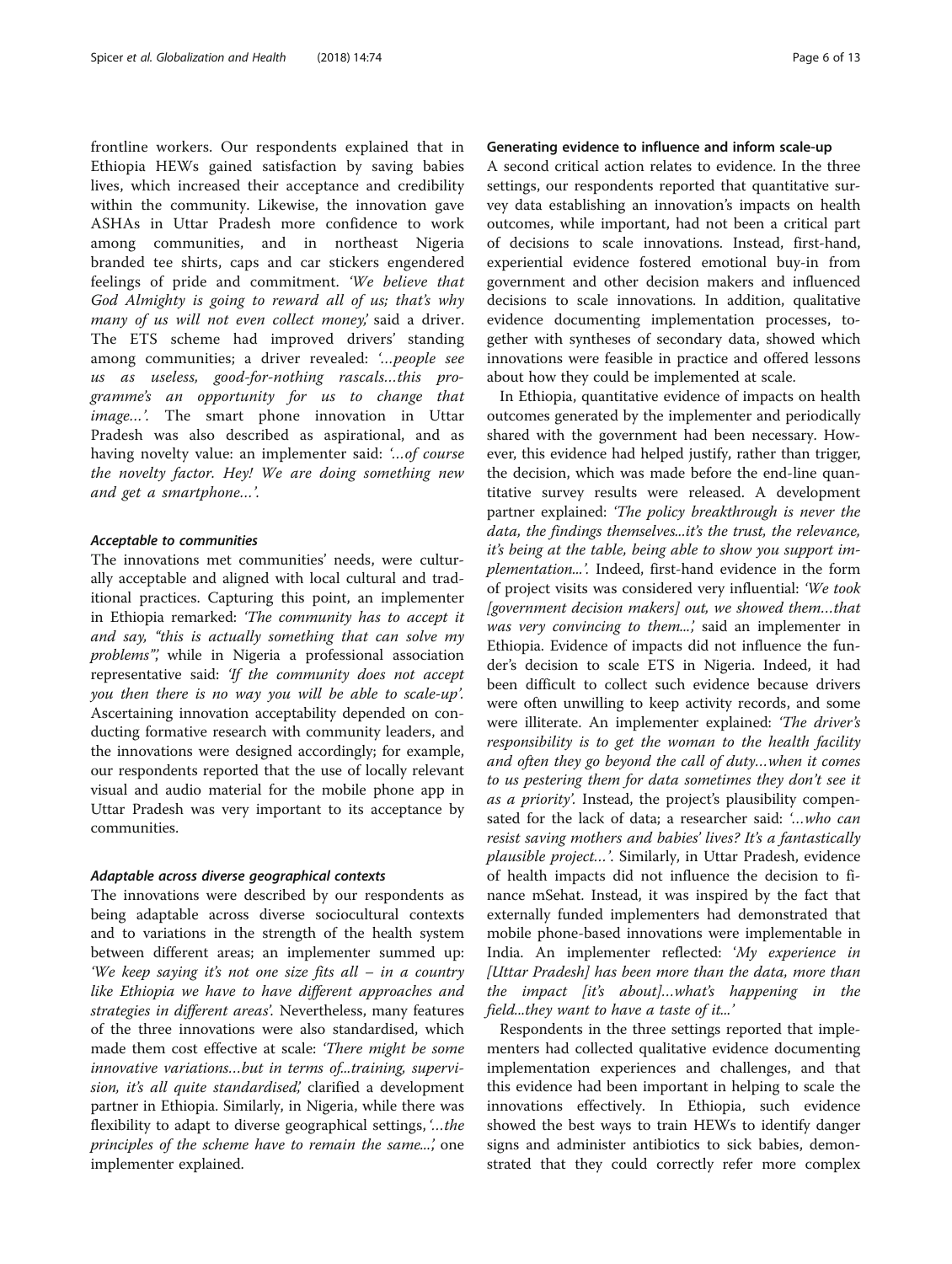cases and that communities accepted this. While generating 'local' qualitative evidence was considered by our respondents to be vital, the implementer also synthesised evidence from other countries. This engendered acceptance by Ethiopia's government and helped design the scaled innovation: 'Save the Children's role was…in bringing out other countries' evidence and…making sure we have included the key interventions and followed already tested and feasible strategies,' explained an implementer.

In Uttar Pradesh, mSehat adopted lessons from the multiple donor-funded pilot projects: '[mSehat tried to] absorb what was there in the field...all of these [pilot innovations] shaped it...,' a development partner reflected. In Nigeria, lessons learned from implementing the innovation in Gombe State, including ways to increase driver retention, were important in informing the development of the innovation in Adamawa State. A development partner said: '…between all those different pieces of learning, even if they weren't externally validated…some learning had been done'.

# Harnessing the power of individuals

A third critical action to catalyse scale-up was implementers mobilising the support of policy champions perceived to have power, connections and influence at high levels from government and development partner agencies as well as traditional rulers, who could convince others that an innovation should be scaled. In the three settings, personal connections with government decision makers were described as being as, if not more, important than formally engaging government: 'Having some experience of working in Nigeria it's very important to engage on the personal level...,' said an implementer. However, while building and maintaining relationships with powerful individuals had been vital, respondents acknowledged that with so much depending on this approach there was a risk that if that person left they would need to elicit support afresh.

In Uttar Pradesh, there was strong interest among key senior state government officials in using digital technology to address health needs in rural areas, including the Chief Minister, '…who very much believed that technology was the solution to many of the problems in administration…that was a major factor which paved the way for scale-up', according to a government official. One particular government champion was reported as critical, as an implementer clarified: '…because he's a renowned policymaker his words are looked up to with respect, so that helped us a lot. If you ask me any single thing…I think it's [this person's] vision and passion and belief - one [person] can make a difference!' Similarly, in Ethiopia, a senior health official's support was crucial to government agreeing to scale the innovation: 'Convincing him, identifying him as a champion...that was very, very decisive', an implementer explained. While in Nigeria the innovation was not scaled with government funding, seeking the acceptance and endorsement of senior government officials within Adamawa State was an essential part of introducing the innovation there; an implementer summarised: 'The state [Commissioner for] Health was quite pivotal in allowing the programme to progress further'.

In Ethiopia, individuals from development agencies also contributed to the decision to scale the innovation; 'What was the magic in Ethiopia? It does come down to some of the personalities!' said a development partner, who also exclaimed that the commitment and belief of one individual had been vital: '[This person]…had a really good relationship with the Ministry of Health...and was a really proactive person. [Their] personality was definitely a factor...'. In Nigeria, traditional rulers were influential. Although some rulers were supportive of the introduction of innovations, many rulers embracing conservative views had resisted externally funded health programmes, as was the case in Adamawa State. Hence, the implementer had not engaged them there.

#### Being prepared and responsive

A fourth critical action was implementers both ensuring that scale-up was integral to their project plans and being responsive to change. The former involved conducting formative research to assess policy, health systems, geographical and sociocultural contexts to help to design innovations that were culturally appropriate and aligned with country health policies, programmes and targets. A development partner speaking about Nigeria summarised: 'For scale-up to occur successfully we cannot rely on luck… if we go to the field without a prepared agenda, we've set ourselves up for failure'. Formative research also formed the basis of implementers' advocacy plans, including identifying which actors they could work with and those they needed to petition for support. In Nigeria, formative research was important to ascertain which districts were sufficiently safe to implement the innovation in the context of the security situation.

While preparing for and anticipating scale-up had been important, policy contexts were not static in the three settings; changes in government administrations following elections in Nigeria and Uttar Pradesh inevitably led to changes in policy direction. As our respondents pointed out, implementers had to be responsive to change over the course of their project's lifespan to remain relevant. A development partner in India explained: 'Flexibility is key to go apace with government; anything that you work on, you have to keep their struggles, timelines, and accordingly adjust yours. You have to be patient for this'. In Ethiopia too, respondents stressed that health policy ideas changed quite often and hence it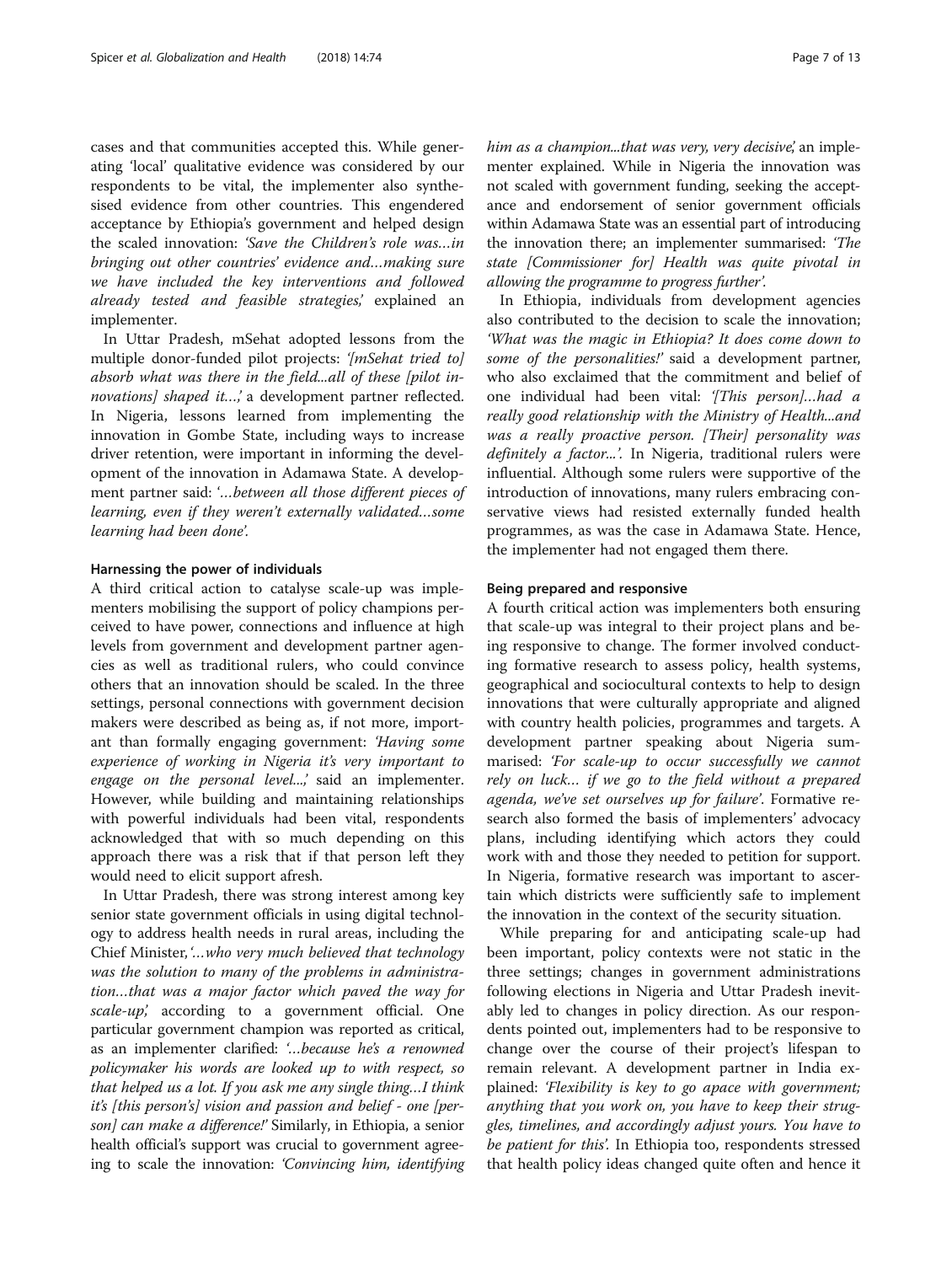was important it was for donors and implementers to be responsive to the government's thinking; an implementer said: 'Knowing when to push your agenda and when to back off is really important'. Civil society implementers, in particular, needed to ensure they worked around the Ethiopian government's agenda: '[It's] the tricky role nongovernmental organisations have to balance in Ethiopia,' one development partner revealed. Respondents suggested that a policy window emerged in Ethiopia created by three factors: increased political support following a study visit to Nepal, which demonstrated that community-based sepsis case management was feasible; the release of national figures showing limited improvements in neonatal and maternal mortality; and increased government confidence that its Health Extension Program was sufficiently robust to support additional innovations. An implementer explained: '[Events came together] in a certain pivotal moment where the Ministry decided there's going to be a policy shift...' The implementer responded to this 'pivotal moment', as a development partner reflected: 'They were flexible and nimble...recognising hey, there's an opportunity here!'

# Ensuring continuity in the transition to scale

The fifth critical action to catalyse scale-up was the importance of continuity of implementers' involvement in implementing the scaled innovations rather than, as is common among many projects, their involvement stopping when project funding ran out. Across our three case studies, the externally funded implementers contributed to delivering the scaled innovations. Transaid acted as lead implementer in the scale-up State of Adamawa; Save the Children was part of an implementing consortium for the Community-Based Newborn Care programme in Ethiopia; and in Uttar Pradesh, Intrahealth, the implementer of a foundation-funded project, became part of the public private partnership implementing mSehat. Our respondents suggested that it was particularly important to harness the experience of project staff within the scaled programme; an implementer in Uttar Pradesh captured: 'Who else in that consortium has any on the ground experience of these things? So obviously [the implementer] brings a lot of that to the consortium…' An implementer in Nigeria summarised the value of harnessing experience and project materials within the scaled programme: 'If you want to scale [the innovation], what are the lessons learned in the pilot…? What mistakes have we made, what challenges have we faced…? That initial pilot helped to serve as a guide'.

In Ethiopia, study respondents reported that Save the Children had participated in workshops to develop and design the scaled innovation, including helping to draft implementation plans and guidelines, which also enabled them to influence government thinking.  $\therefore$  We used that as an opportunity to integrate as many newborn-care-related activities as possible in that implementation plan...; an implementer remarked. Helping to build the capacity of Ethiopian regional government staff and systems was also an important step to enabling the Government to implement the innovation at scale. An implementer said: 'The [health] system may not be ready. So, when you go for scale-up you have to put into your programme other components to strengthen the health system...'

# Embracing aid effectiveness principles

The sixth critical action pointed to by our respondents was that the externally funded implementers had embraced the aid effectiveness principles of country ownership, whereby the government took ownership of the innovation; alignment, meaning externally funded innovations fitted closely with country programmes, priorities and targets; and harmonisation, that is, coordination among donors and externally funded implementers.

### Country ownership

In Ethiopia and Uttar Pradesh, it was critical that government owned the innovations rather than them being presented as donor projects. The Ethiopian government expected donors and their implementers to support country policies and therefore there was considerable involvement and consultation by the government in the development of the sepsis case management innovation; one implementer summed up: 'Government is always in the driving seat', while another implementer revealed:

If you see how things work in Ethiopia, [development partner] staff almost work for the government. They support the Ministry at all levels…they don't just sit in their offices and work on their own projects. They are mindful that they are supporting the national health system….

Similarly, mSehat was presented as state government-led and owned rather than introduced by donors, although government respondents acknowledged that externally funded pilot innovations had encouraged the state government to finance mSehat, and that design features and learning from pilot projects had fed into the innovation's design through extensive consultation between the state government and the implementers of the pilot projects. A development partner explained: '[The donor]...took a very small, critically important role – the triggering role. But now it's government's baby…', while a government official clarified: 'Funding is from [government]…The intellectual property will be 100% owned by [government]; that's something we really care about'. Hence, in both settings, externally funded implementers closely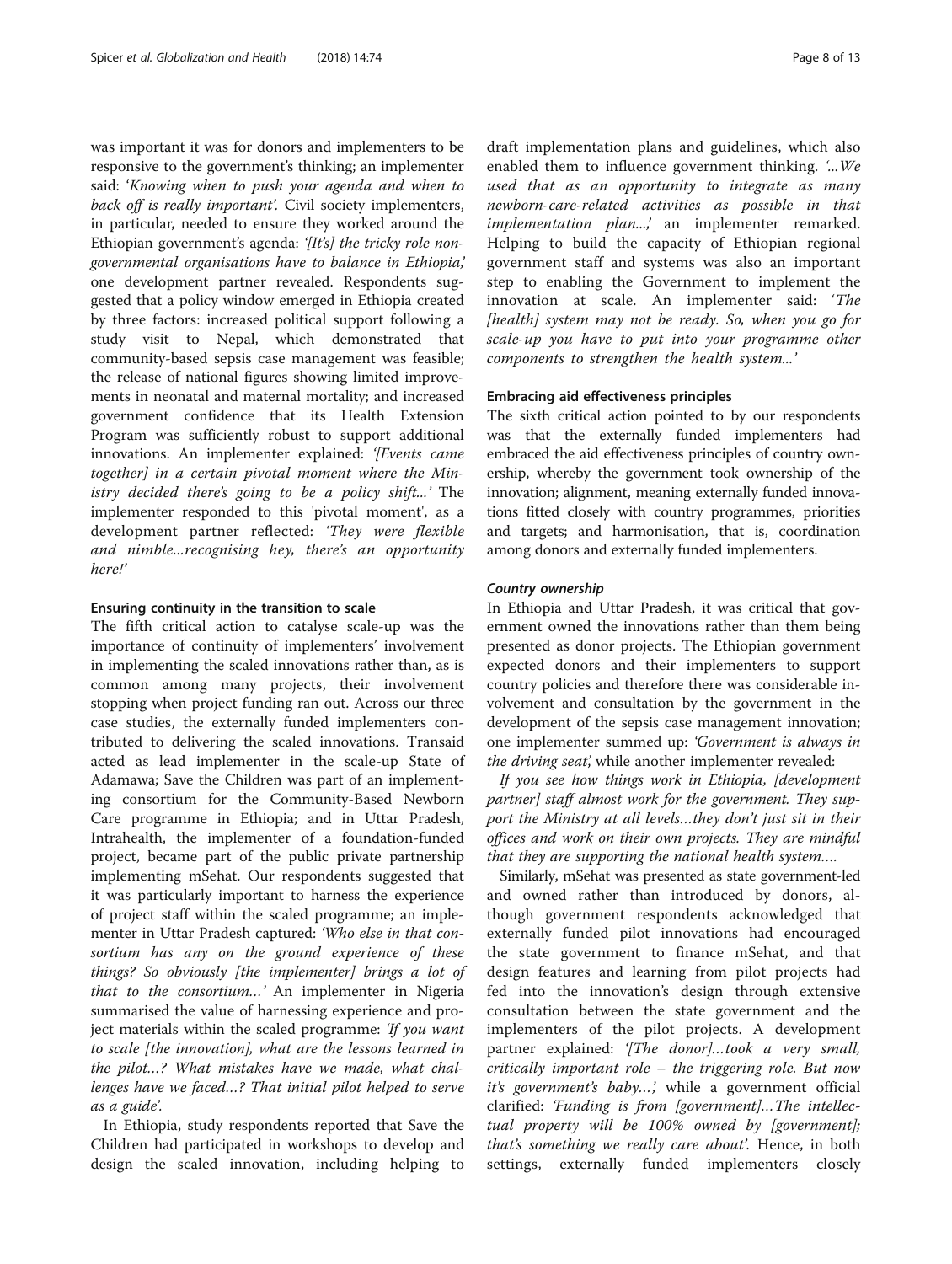engaged with government from inception and through the project's life. In contrast, government ownership of ETS was limited, reflecting the fact that it was scaled in Adamawa state with donor, rather than government, funding. Indeed, our respondents explained that rural health programmes in northeast Nigeria were commonly donor financed, with state governments adopting a limited role in leading and coordinating externally funded programmes. Nevertheless, Transaid did closely engage with government actors to introduce the innovation: '…government officials were really happy about the programme because they said that they are ever ready to assist us if we need their help...,' according to an implementer. Relationship building was therefore critical in the three settings; as suggested earlier, the support of individuals was vitally important. Thus, country ownership meant influential individuals in government having strong ownership of the innovations. In Ethiopia, an implementer remarked: '…ongoing informing and engagement was key for the government to really go ahead with the start of scale-up'.

# Alignment

Respondents across three settings agreed that our case study innovations closely fitted with country priorities, programmes and targets. While Ethiopia received substantial development assistance for health, aligning with government programmes was critical for donors and their implementers. Respondents agreed that the sepsis case management innovation closely corresponded with country health programmes and was acknowledged as helping to achieve the government's under-five mortality targets; hence government agreed to its scale-up. One implementer explained: '…it addresses a major health problem and that problem is a government priority, so it aligns with that. [And] it builds on the system; it isn't a parallel system'. In Uttar Pradesh, reductions in donor budgets meant their roles were changing from funding agencies, with some influence on government, to providing technical assistance in support of government initiatives. An implementer said: '…it's clearly not donors who are calling the shots here. They have to align with what the government wants.' Hence, to influence the development of mSehat, pilot project implementers closely aligned their work with state government priorities. While in Nigeria the government did not finance the innovation at scale, the implementers did need to present the innovation as fitting with the Adamawa state government's goals. As a development partner pointed out, the importance of presenting the work using the right terms helped align it with government thinking: 'If we look at it as just ETS, then it doesn't align with anything; if you call it [maternal and newborn child health] then it aligns with everything'.

### Harmonisation

Harmonisation was also an important factor that contributed to scale-up. In Ethiopia, harmonisation was improving, largely due to the government taking a strong coordination role through the government-led National Child Survival Technical Working Group. An implementer observed: 'The Technical Working Group was one voice, not a single organisation or individual voice… it was able to leverage, at least within that group, a consensus.' Engaging with this group had been important to government's adoption of sepsis case management; it gave Save the Children a legitimate channel to communicate with government and importantly, to demonstrate its willingness to harmonise its efforts with other actors. In Uttar Pradesh and Nigeria, however, harmonisation was problematic. A government official in India outlined the reality: 'Everybody will talk of...not working in silos and all that. But… if there are two different donors and there are two projects in the same area they will not share any information…' Limited harmonisation meant implementers could not benefit from what was learned by others, and poorly coordinated communication with government, and indeed competition for government attention, made decision-making relating to scale-up difficult. A development partner acknowledged that coordination at the federal level in Nigeria was improving, although not so at state and district levels:

When we sit over tea or coffee we say "yes", and when we go back to our organisation we do our own things…we come with money and expertise and we confuse them with conflicting information…we disempower government and make them feel like puppets; we need to give them permission to be in charge because they are in charge, and we need to give them that power and support them.

# **Discussion**

We identified six critical actions that donor-funded implementers adopted to foster scale-up: each action was critical to the scale-up of at least one of the case study innovations we explored:

- 1. They designed innovations for scale;
- 2. They generated a strong base of evidence to influence and inform scale-up;
- 3. They harnessed the support of powerful individuals;
- 4. They prepared for scale-up and were responsive to change;
- 5. They ensured continuity by being part of the transition to scale process;
- 6. They embraced the aid effectiveness principles of country ownership, alignment and harmonisation.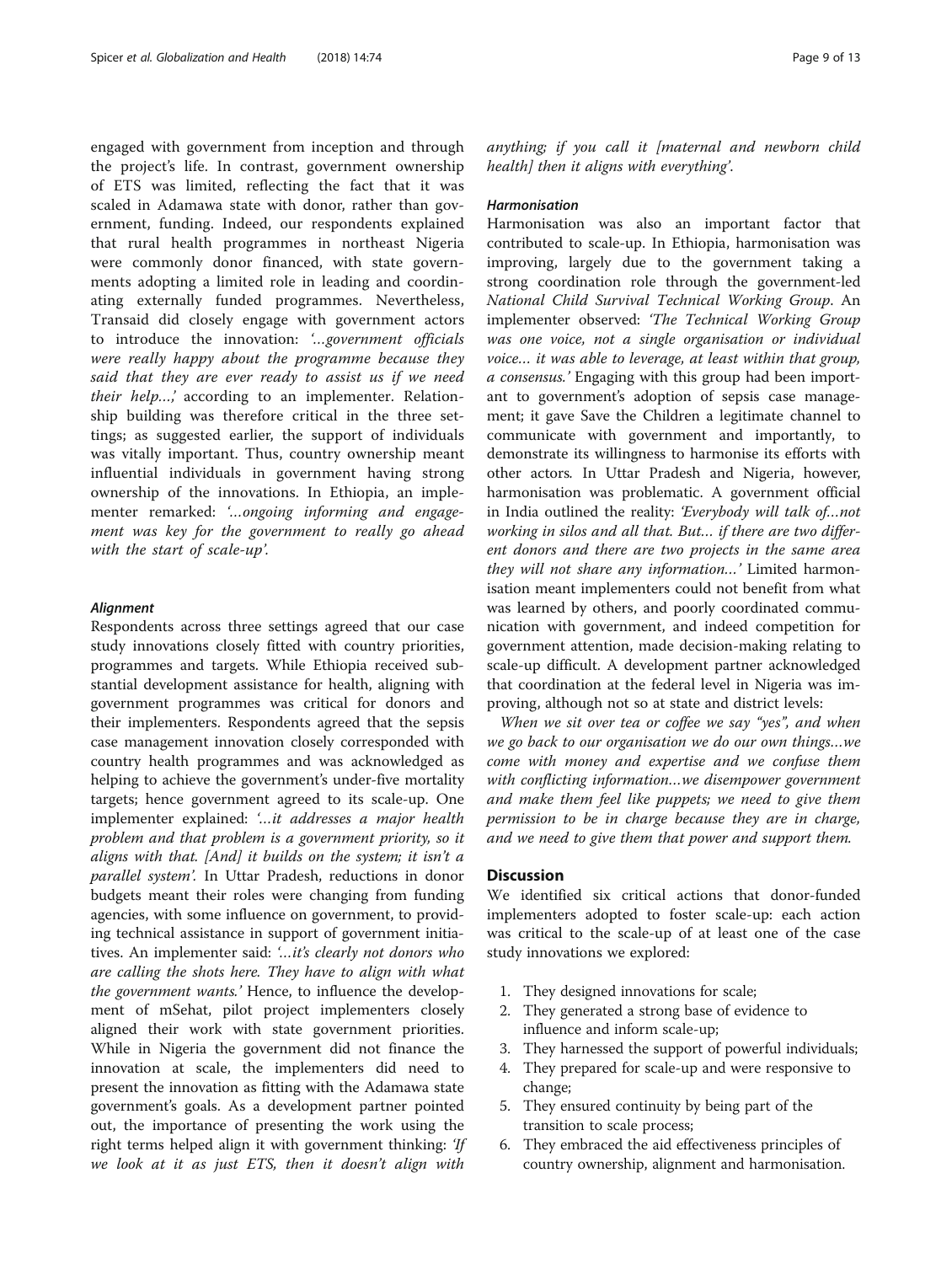Most of these critical actions were common across our case studies, although there were differences reflecting very different country contexts. While each innovation was different, they shared several design attributes that promoted their scalability. They were perceived as effective, they were relatively simple and required modest resource inputs, they incentivised frontline workers to use them, they were acceptable and reflected cultural and traditional practices within the communities into which they were introduced (a point also made by  $[16]$  $[16]$ ), and they were adaptable across diverse geographical contexts. Also in common was that quantitative evidence of impacts had not substantially influenced decisions to scale each of the case study innovations. Instead, other forms of evidence were important including qualitative evidence, secondary data and first hand experiential evidence. Having the support of powerful individuals had been critical to the scale-up of the three innovations: government officials in all settings, individuals from development agencies in Ethiopia and traditional rulers in northeast Nigeria. The fact that the implementers had prepared for scale-up was also important, as was their responsiveness to changes in country priorities and programmes, especially in Ethiopia where the implementer waited for a 'pivotal moment' to promote the innovation vocally. Also in common across the settings, the implementers each contributed to the implementation of innovations when they were being transitioned to scale, and in Ethiopia the implementer used their experience to help shape wider government strategy. The principles of aid effectiveness were presented by our respondents as important factors promoting scale-up. In all settings, our case study innovations closely aligned with country priorities, programmes and targets. Harmonisation among donors, development agencies and implementers was also significant, although it was only in Ethiopia where strong government coordination appeared to have contributed to the scale-up of the sepsis case management innovation. The governments of Ethiopia and Uttar Pradesh committed finances to scaling innovations and led on their implementation at scale; hence country ownership was critical in those places. These contrast with Nigeria, where despite efforts to advocate for government funding, the scaled innovation was implemented by a UK-based nongovernmental organisation based on a grant from a UK charity.

The existing scale-up literature points to the importance of designing innovations that are effective and scalable, the role of policy champions and the need to prepare for scale-up (for example, [[4,](#page-11-0) [7](#page-11-0), [25](#page-12-0), [27\]](#page-12-0)). Our study contributes a number of insights to the existing literature on scale-up. Our data show that these factors were also very important in three low-income settings with high burdens of maternal and neonatal mortality. Additionally, as our list of six actions highlights, scale-up depended on many factors in addition to the innovations being perceived as effective. A certain 'magic' was required consisting of good luck as well as having the support of powerful individuals, which was considered more important than formal decision making by organisations. It was also important that the implementers were able to respond when political and policy environments were favourable, as was the willingness of multiple donors and implementers to harmonise and align their activities, and the strong ownership of recipient governments, especially in Ethiopia. An important contribution of our study is that it highlights that while externally funded implementers can take steps to enable scale-up, scale-up can be unpredictable and dependent on many factors outside their control. Indeed, many innovations that are effective do not get scaled up; and while ineffective projects also do not get scaled-up, those with limited evidence of their effectiveness can be scaled, which was the case with our three example innovations [\[24](#page-12-0), [25\]](#page-12-0).

Another contribution of our study to existing literature on scale-up is that it focusses on project-based innovations. It seems likely that scale-up will remain difficult given the continued focus on short-term, project-based donor financing for nongovernmental organisations to implement pieces of work often falling outside country health strategies and programmes, budgeting cycles and monitoring and reporting systems [[5](#page-11-0), [21\]](#page-12-0). This mode of donor support has inevitably resulted in a multiplicity of parallel projects in Ethiopia, Uttar Pradesh and northeast Nigeria where many donors, other development partners and implementers working on health-related activities make harmonisation challenging. Harmonisation is often against implementers' interests because they compete for donor funding and need to demonstrate to donors that impacts are attributable to their efforts. Poor harmonisation is problematic for governments with limited capacity to coordinate multiple externally funded activities, therefore making it difficult to make informed decisions about scale-up of donor-funded innovations. Project-based financing is also the embodiment of unpredictable aid – predictability being another widely recognised aid effectiveness principle [[21\]](#page-12-0). Limited longer term predictability of funding heightens competition among implementers for short-term grants, which in turn undermines efforts at harmonisation [[21,](#page-12-0) [25](#page-12-0)]. Short-term funding also limits what implementers can achieve, particularly when they aim to change ingrained cultural and traditional practices [[2,](#page-11-0) [16](#page-12-0)]. Limited predictability is problematic for governments; it is difficult to forecast whether, when and how much funding donors will commit to standalone projects and hence whether and to what extent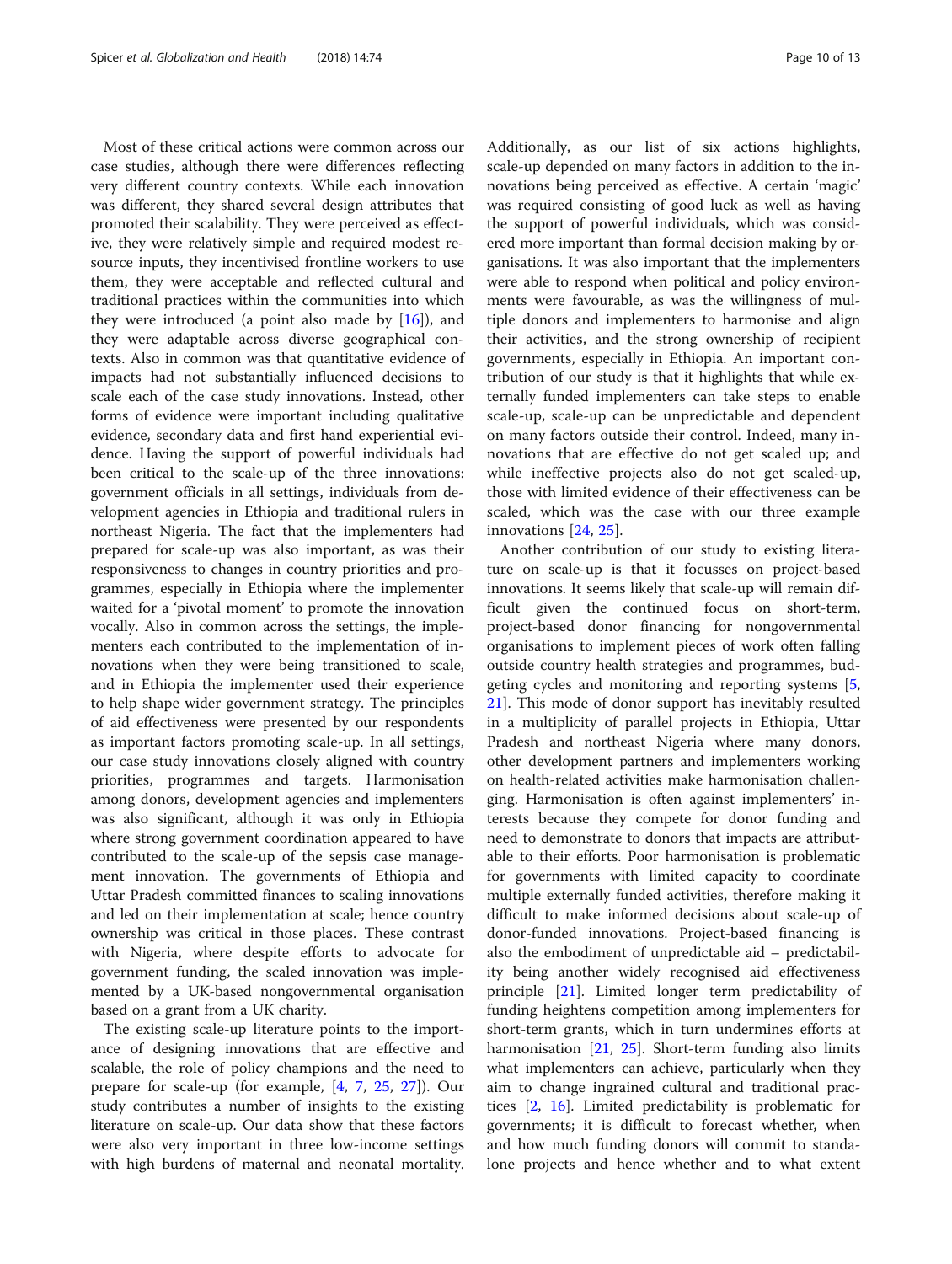such projects might contribute to country targets and fit into long term strategic plans. Hence, recipient governments struggle to commit to funding and scaling externally funded innovations in the longer term. Yet, one justification for project-based working is that innovative ways of working can be tested. Donors, therefore, need to reflect on whether they can accept the probability that even projects deemed successful commonly end when project funding ends. While this approach – in the words of one of our respondents '…spits out a sample of innovations that are truly scalable if you are lucky...,' it might be argued this is an inefficient way of addressing pressing maternal and newborn and other health needs in low and middle-income countries.

Our study focussed on implementers' actions to enable scale-up. Donors can also foster innovation scale-up. They can allow their implementers flexibility to respond to change, which contributed to the scale-up of sepsis case management in Ethiopia. Donors could support their implementers technically and financially to generate strong evidence to assist governments in deciding which innovations to scale and how to implement them at scale. There would also be considerable value in donors extending funding to implementers through the transition to scale period, thereby enabling them to support governments scale innovations. Donors could also increase the prospects of scale-up through embracing the principles of aid effectiveness. A key approach achieving this is to ensure they embrace government-led donor coordination mechanisms, and that they require their implementers do so. This is likely to strengthen country ownership, alignment and harmonisation, which were particularly absent in Nigeria, thereby avoiding situations where donors prescribe country health programmes that 'disempower government and make them feel like puppets,' as one of our respondents explained. Rather than simply acting as funding bodies, donor programme officers' direct involvement in fostering harmonisation among multiple implementers, and brokering relationships with government can also be valuable, which was an approach adopted by the foundation in Ethiopia.

Additionally, recipient governments can take steps to increase the value of externally funded programmes; it is not in their interests for donors to fund short-term projects in their countries with limited prospects of being scaled. Taking ownership of donor-funded innovations and working closely with implementers and donors is likely to help maximise alignment with country priorities, programmes and targets; these were important factors leading to the scale-up of our examples of 'government-led scale-up' in Ethiopia and Uttar Pradesh. Indeed, in these settings, with high levels of government ownership, it seems far more likely that donor-funded innovations will be sustained within country health systems in the longer term, in contrast with our example of 'donor-led scale-up' in northeast Nigeria. Governments could also strengthen coordination mechanisms to foster information exchange among partners, to help capture and make sense of evidence on innovations to aid decision making around which innovations to scale-up, and to enable government to inform partners of its current and emerging country priorities, programmes and targets to help ensure donor-funded innovations are aligned. Again, it was in Ethiopia where respondents reported this as happening.

This study has a number of limitations. While we provide only a snapshot of the relatively early stages of scale-up of our three case study innovations and were not able to track their longer term progress, our interviews were conducted after the point in time that these innovations had been adopted at scale. Hence our analysis was able to capture the decision-making process leading to their scale-up. A follow-up study is exploring the longer term sustainability of these and other maternal and newborn health innovations in the three settings. Our focus was on successfully scaled innovations; it was beyond the scope of the paper to explore the factors influencing why innovations are not scaled. It was also beyond the scope of the study to quantitatively measure the relative importance of the critical actions identified; our findings do, however, suggest that each action was critical to the scale-up of least one of the case study innovations. We have also simplified highly complex, changing contexts and focussed in detail on only three examples from maternal and newborn health supported by one specific donor. While it is difficult to ascertain how generalisable our findings are to other health innovations and to other settings, it is hoped that the insights presented in this paper will be relevant to other donors and in other settings where project-based funding is common. As the focus of the paper is on why innovations were scaled rather than the experiences of the end users, our data collection drew out the perspectives of decision makers from government, development partner agencies, implementers and frontline workers, but not those of beneficiary communities, who might have views that contrast with those we present in this paper.

# Conclusions

This paper highlights the difficulties of scaling-up project-based donor-funded innovations; the project-based approach tends to imply short-term and often unpredictable funding and leads to limited coordination among multiple actors – factors that undermine efforts to promote scale-up. The paper also shows that while scale-up of donor-funded maternal and newborn health innovations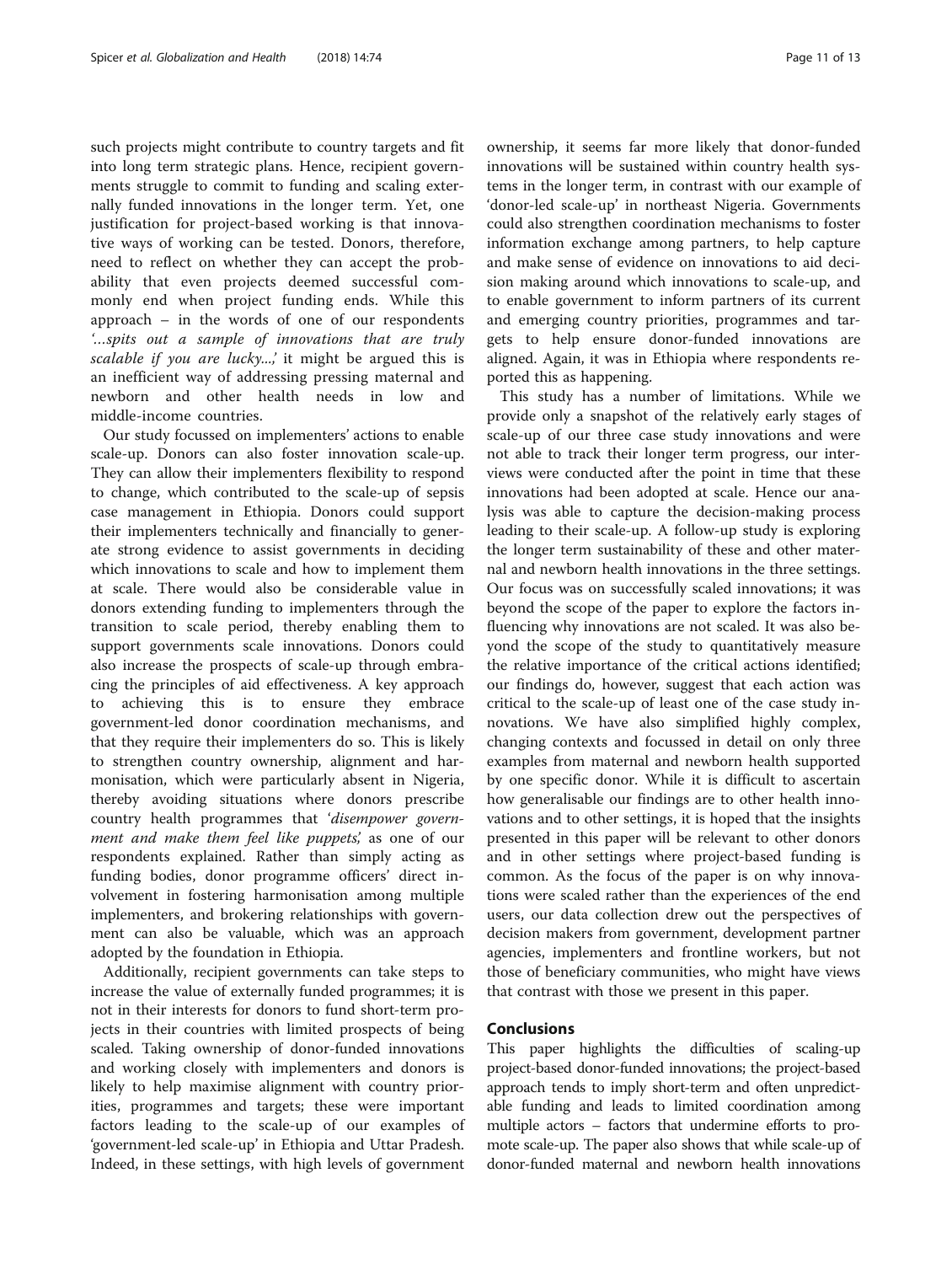<span id="page-11-0"></span>can be difficult, there are approaches that implementers can adopt to increase the prospects of scale-up. The first two were: designing innovations for scale, by ensuring they were effective, simple and acceptable to communities, that they incentivised frontline workers to use them and were adaptable across diverse contexts; and generating a strong base of evidence to influence and inform scale-up including qualitative operational lessons and experiential evidence as well as quantitative impacts data. The other actions were, harnessing the support of powerful individuals; being both prepared for scale-up and responsive to change; ensuring continuity by being part of the transition to scale process; and embracing the aid effectiveness principles of country ownership, alignment and harmonisation. Donors can increase the prospects of scale-up by supporting their implementers to build strong evidence, allowing their implementers flexibility to respond to policy changes, supporting their implementers in the transition to scale process, being active in fostering country ownership, alignment and harmonisation, and increasing the length of time they are prepared to fund projects. Governments can increase the value of externally funded innovations by taking ownership of those innovations, engaging with implementers and donors to help maximise the alignment of innovations with country priorities, programmes and targets and strengthening donor coordination mechanisms to foster better harmonisation among multiple externally funded projects.

### Abbreviations

ASHAs: Accredited Social Health Activists (India); ETS: Emergency Transport Scheme (Nigeria); HEWs: Health Extension Workers (Ethiopia)

#### Acknowledgements

We are grateful to our research teams in Nigeria, Ethiopia and India, and to our study participants in those countries and in the UK and USA. We particularly wish to thank the State Innovations in Family Planning Services Project Agency and the National Health Mission in Uttar Pradesh, and the Ministries of Health in Ethiopia and Nigeria for supporting and facilitating this study in the different geographies.

#### Funding

The study was funded from a grant from the Bill & Melinda Gates Foundation. The funder approved the broad study approach but did not determine the study design or have an influence over the case study selection, collection of data, analysis, interpretation or writing the article or in the decision to submit for publication.

#### Availability of data and materials

The datasets generated and analysed during the current study are not publicly available because: it was agreed in our informed consent agreements with our respondents that in order to maintain anonymity and individual privacy we would not make the qualitative dataset supporting the conclusions of this article publicly available.

But the datasets are available from the corresponding author on reasonable request.

#### Authors' contributions

NS led the study conception and design, participated in data acquisition, led data analysis and interpretation and drafted the article; YA, DB, MG, FT, NU and DW made substantial contributions to data acquisition, analysis and interpretation and revised the manuscript critically for intellectual content; JS made substantial contributions to the study conception and design and revised the manuscript critically for intellectual content. All authors approved the final submitted manuscript.

#### Ethics approval and consent to participate

The London School of Hygiene & Tropical Medicine Research Ethics Committee granted ethical approval (reference 6088); the Ethiopian Federal Ministry of Science and Technology and Regional Health Bureaus of Amhara, Oromia, SNNP and Tigray regions; the Indian Council of Medical Research and SPECT-ERB in India; the Nigerian National Health Research Ethics Committee and Gombe State of Nigeria Ministry of Health Headquarters. All interviewees fully consented to take part in the study.

#### Consent for publication

Not applicable as no individual data are presented.

#### Competing interests

The authors declare that they have no competing interests.

#### Publisher's Note

Springer Nature remains neutral with regard to jurisdictional claims in published maps and institutional affiliations.

#### Author details

<sup>1</sup> London School of Hygiene & Tropical Medicine, 15-17 Tavistock Place, London, UK. <sup>2</sup>Childcare and Wellness Clinics, 7 Fez Street, off Kumasi Crescent, Wuse II, Abuja, Nigeria. <sup>3</sup>Ethiopian Public Health Institute, P.O. Box 1242, Addis Ababa, Ethiopia. <sup>4</sup> London School of Hygiene & Tropical Medicine, B-140, Sushant Lok Phase 3, Gurgaon 122011, Haryana, India. <sup>5</sup>Independent Consultant, PO Box 30652, Addis Ababa, Ethiopia. <sup>6</sup>PACT, House 5, 16 PO WMafemi Crescent, Utako, Abuja, Nigeria.

### Received: 24 November 2017 Accepted: 29 June 2018 Published online: 27 July 2018

#### References

- Araujo J, Filho R. Developing and operational framework for health policy analysis. Revista Brasileira de Saúde Materno Infanti. 2001;1(3):203–21.
- Atun R, de Jongh T, Secci F, Ohiri K, Adeyi O. Integration of targeted health interventions into health systems: a conceptual framework for analysis. Health Policy Plan. 2010;25:104–11.
- 3. Barker P, Reid A, Schall M. A framework for scaling up health interventions: lessons from large-scale improvement initiatives in Africa. Implement Sci. 2016;11(12):1–11.
- 4. Bradley E, Curry L, Taylor L, Wood Pallas S, Talbert-Slagle K, Yuan C, et al. A model for scale-up of family health innovations in low-income and middleincome settings: a mixed methods study. BMJ Open. 2012;2(4):1–12.
- 5. Buse K, Walt G. An unruly mélange? Coordinating external resources to the health sector: a review. Social Science and Medicine 1997;45(3):449-63.
- 6. Clark J. How to review a qualitative manuscript. In: Godlee F, Jefferson T, editors. Peer review in health sciences. 2nd ed. London: BMJ Books; 2003.
- 7. Cooley L, Kohl R. Scaling up from vision to large-scale change: a management framework for practitioners. Arlington: Management services international; 2006.
- 8. Countdown to 2015a. The 2015 Report for Ethiopia.
- Countdown to 2015b. The 2015 Report for Nigeria.
- 10. Dearing J. Evolution of diffusion and dissemination theory. J Public Health Manag Pract. 2008;14(2):99–108.
- 11. Dixon-Woods M, Agarwal S, Jones D, Young B, Sutton A. Synthesising qualitative evidence: a review of possible methods. J Health Serv Res Policy. 2005;10(1):45–53.
- 12. Greenhalgh T, Robert G, MacFarlane F, Bate P, Kyriakdou O. Diffusion of innovations in service organisations: systematic review and recommendations. Milbank Q. 2004;82(4):581–629.
- 13. Halcombe E, Davidson P. Is verbatim transcription of interview data always necessary? Appl Nurs Res. 2006;19(1):38–42.
- 14. Hanson K, Ranson K, Oliveira-Cruz V, Mills A. Expanding access to priority health interventions: a framework for understanding the constraints to scaling up. J Int Dev. 2003;15:1–14.